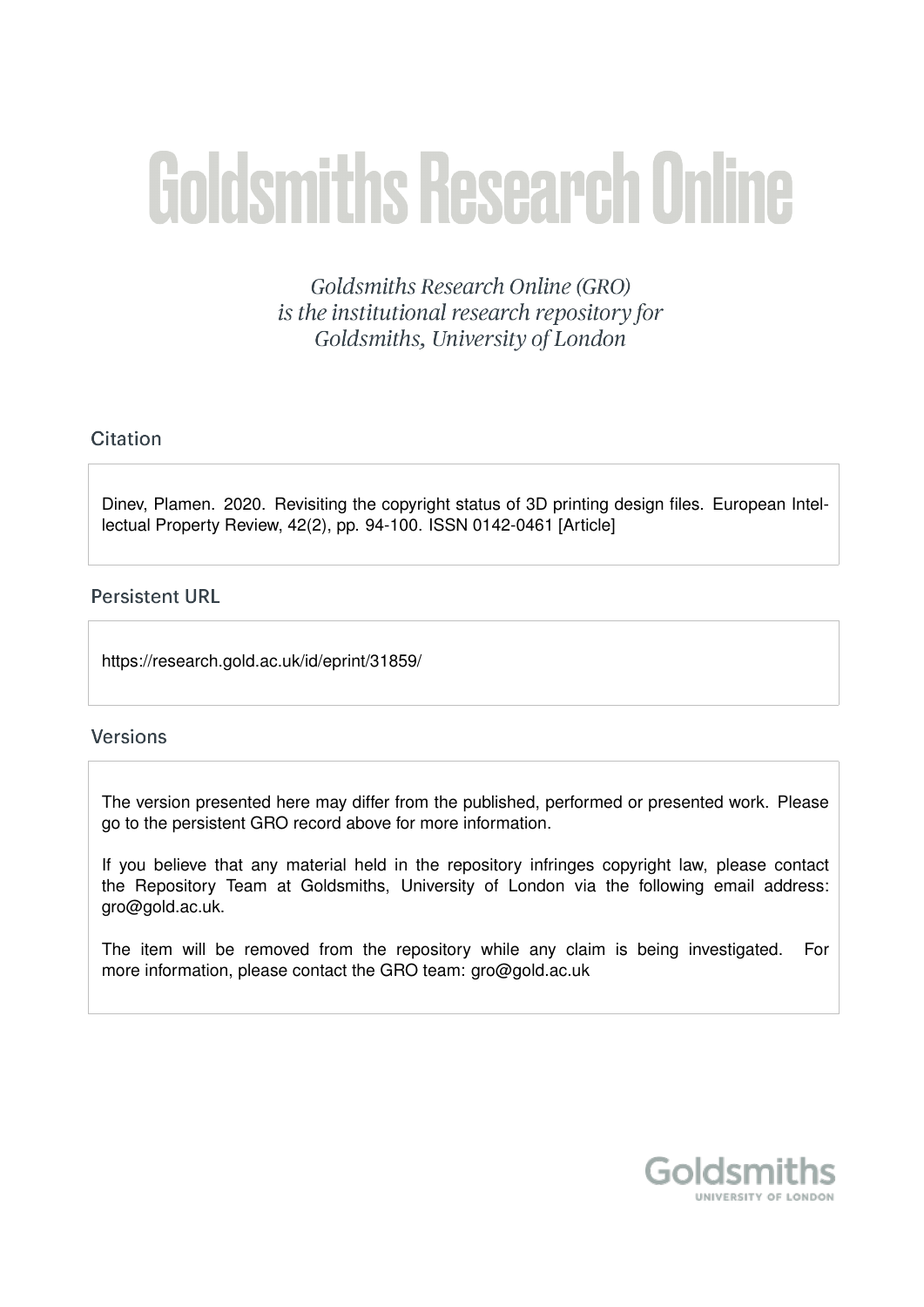*This is an author-produced version of an article accepted for publication in European Intellectual Property Review following peer review. The definitive published version is available online on Westlaw:*

*Dinev, P (2020) 'Revisiting the copyright status of 3D printing design files' 42(2) European Intellectual Property Review 94–100*

## **REVISITING THE COPYRIGHT STATUS OF**

# **3D PRINTING DESIGN FILES**

Plamen Dinev

European Intellectual Property Review 42(2)

# **INTRODUCTION**

3D printing allows users to convert informational content into three-dimensional physical objects. As a natural extension of early digital technologies such as the internet and the personal computer, it is expected to replicate many of the legal issues brought by digitisation in the recent past. The intellectual property (IP) framework in particular, as "the bridge connecting innovations to markets", is a vulnerable area.<sup>1</sup> Now nearly a decade after research on the IP implications of 3D printing began, the issue has moved to the centre of IP discourse. Studies have been carried out for the UK Intellectual Property Office,<sup>2</sup> and the European Parliament recently adopted a resolution to assess the IP issues surrounding the technology.<sup>3</sup> This is a clear signal that regulatory measures may be imminent.

This article examines the copyright status of 3D printing design files, commonly referred to by the generic term "computer-aided design (CAD) files" in the legal literature.<sup>4</sup> By drawing on analogies to other file formats and dissecting the digital modelling process, it offers an alternative to the dominant view on the issue in the UK. As a limitation, this analysis will be confined to copyright, and it will examine the issue in a scenario where modelling software is used to create a new 3D printing design file from scratch.<sup>5</sup> It will start by providing a brief overview of 3D printing, which is essential to explain the key role design files play in the process.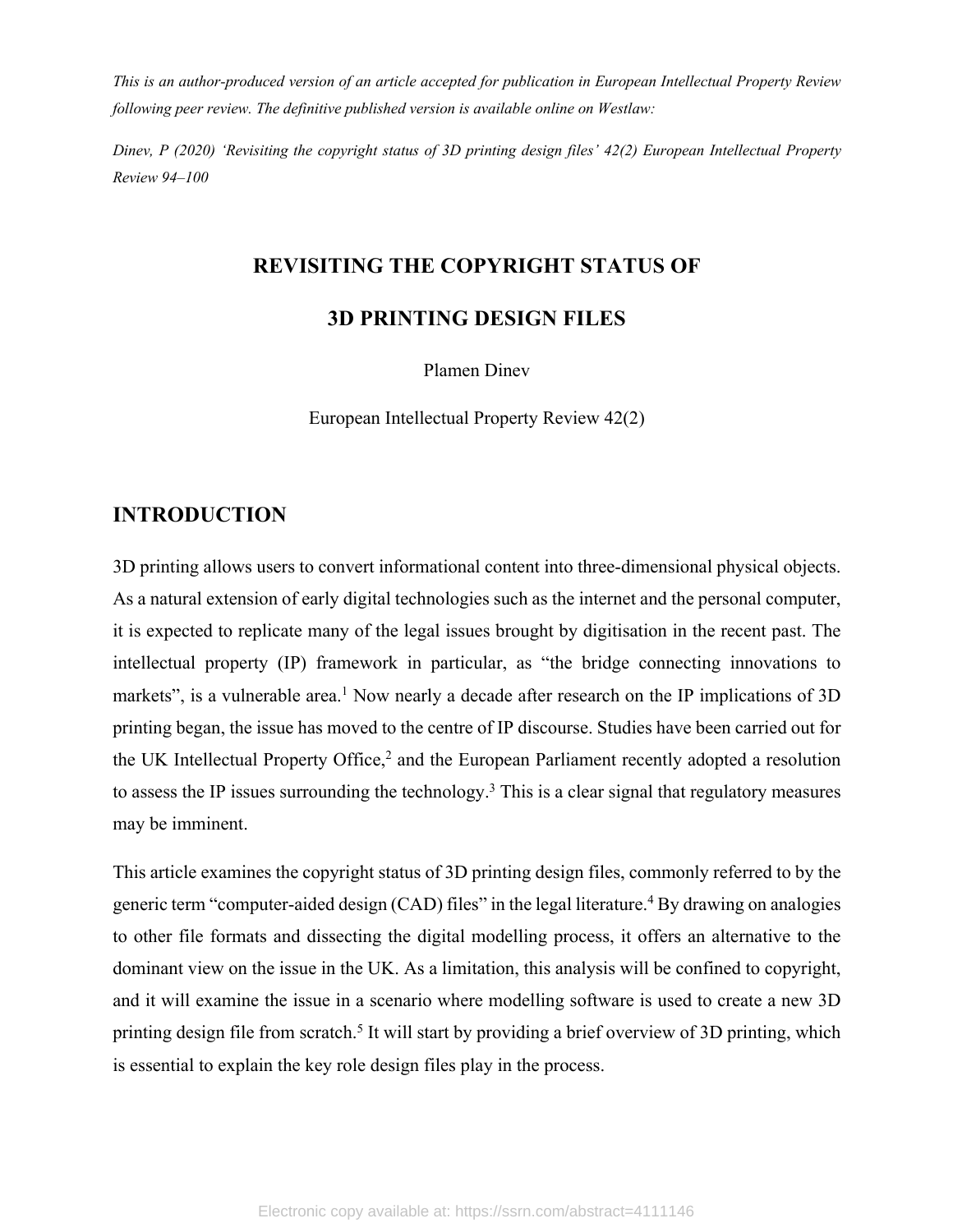#### **A BRIEF OVERVIEW OF 3D PRINTING**

"3D printing" is commonly used as an umbrella term for a number of distinct additive manufacturing (AM) processes whereby digital designs are converted into three-dimensional physical objects. While *3D Printing* is technically a brand name for a specific AM technology, the terms *3D printing* (lower case) and *additive manufacturing* are now commonly used interchangeably for all AM processes.<sup>6</sup> Moreover, 3D printing is expected to replace all other names, including AM, and become the dominant term.<sup>7</sup>

## **History and significance**

The core technology behind 3D printing is not exactly new.<sup>8</sup> A fictional article on this concept first appeared in *New Scientist in 1974*, <sup>9</sup> and a number of 3D printing processes were patented in the years to follow.10 Moreover, the adoption of 3D printing has been a multi-layered process which corresponds to different uses determined by the capabilities and costs of the technology at a given time.<sup>11</sup> As 3D printing was a prohibitively expensive process in its early days, its first uses were prototyping and tooling. But while the technology was initially limited to industrial use, this is no longer the case. AM devices are now considerably more accessible and there is a well-established consumer market. This last stage of 3D printing adoption, also referred to as home fabrication, is expected to have a "disruptive" impact as it introduces manufacturing capabilities where none existed before (at home) and allows average consumers to have more than merely a passive role in production.<sup>12</sup>

Decentralised manufacturing is especially important in terms of IP law. Some of the key IP issues surrounding 3D printing stem from the issue of *who* does things, as opposed to *how* things are done.13 In a similar manner to technologies such as the internet and the computer, which allowed individuals to easily reproduce and share content now largely consumed digitally, including music and films, 3D printing enables the same process for various tangible products—whether this involves Lego bricks, sculptures, or guns—as they can now "exist" in digital form. This allows users to interfere with all major IP categories, including patents, copyright, and trade marks.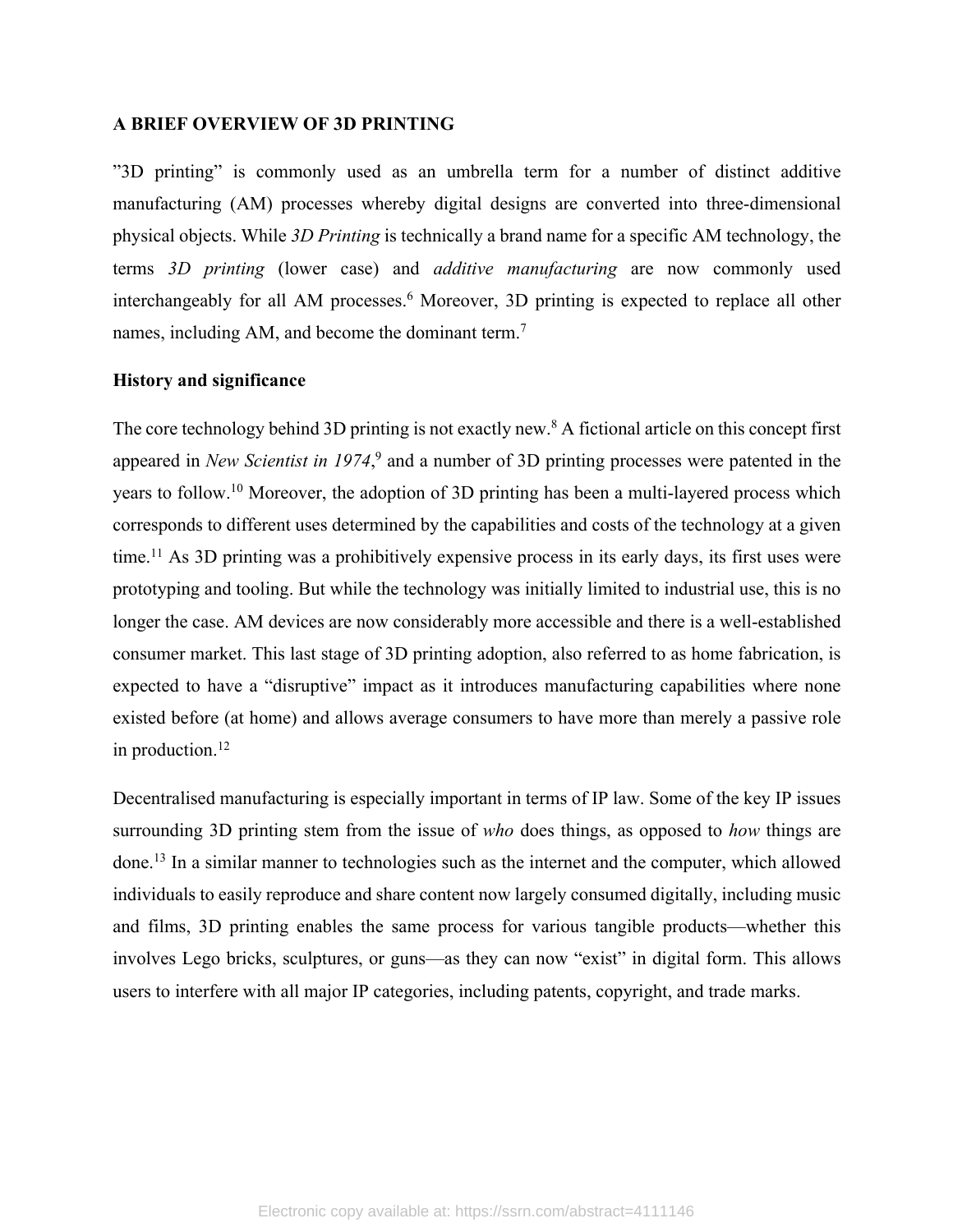#### **Technology**

3D printing converts digital designs into physical objects. In this sense, it produces tangible matter in a similar manner to inkjet printers, but in three dimensions. The starting point is obtaining a computer-aided design file containing a virtual representation of the three-dimensional physical object.14 Users can create such a file by utilising CAD modelling software or tools such as 3D scanning and photogrammetry. Alternatively, they can download a readily available file from an online repository. CAD modelling for 3D printing typically involves making a virtual model and then converting it into an appropriate (surface-mesh) file format, such as STL (Standard Tessellation Language) or AMF (Additive Manufacturing Format):

*"Physical objects can live in a digital form. For 3D printing, this digital form is often that of an .stl file. These files can be thought of as the object equivalent of a.pdf file – they are more or less universally printable by 3D printers …."* <sup>15</sup>

STL is the de facto industry standard and the most commonly shared file format online. It encodes the geometry of the three-dimensional object by tessellating the model's outer surface into millions of triangles and recording information about each triangle's co-ordinates and vectors.16 As explored below, what is potentially important for the purposes of copyright law is that files such as STL contain both embedded computer code and visually significant information, in the form of digital design drawings, which users can view and edit prior to printing:

As a final step before manufacturing, the virtual model contained in the file has to be "sliced" into layers, typically generating G-code corresponding to each layer and providing machine-readable instructions to the printer. These layers are then additively deposited in physical form—using raw materials such as plastic, metal, and ceramics—until a tangible three-dimensional object is produced:

*"[A]ll additive manufacturing models are built by joining single layers of equal thickness … [i]n the strictest sense, additive manufacturing processes are therefore 2½D processes."*<sup>17</sup>

Some post-processing may be necessary before the printed item is ready for its intended use.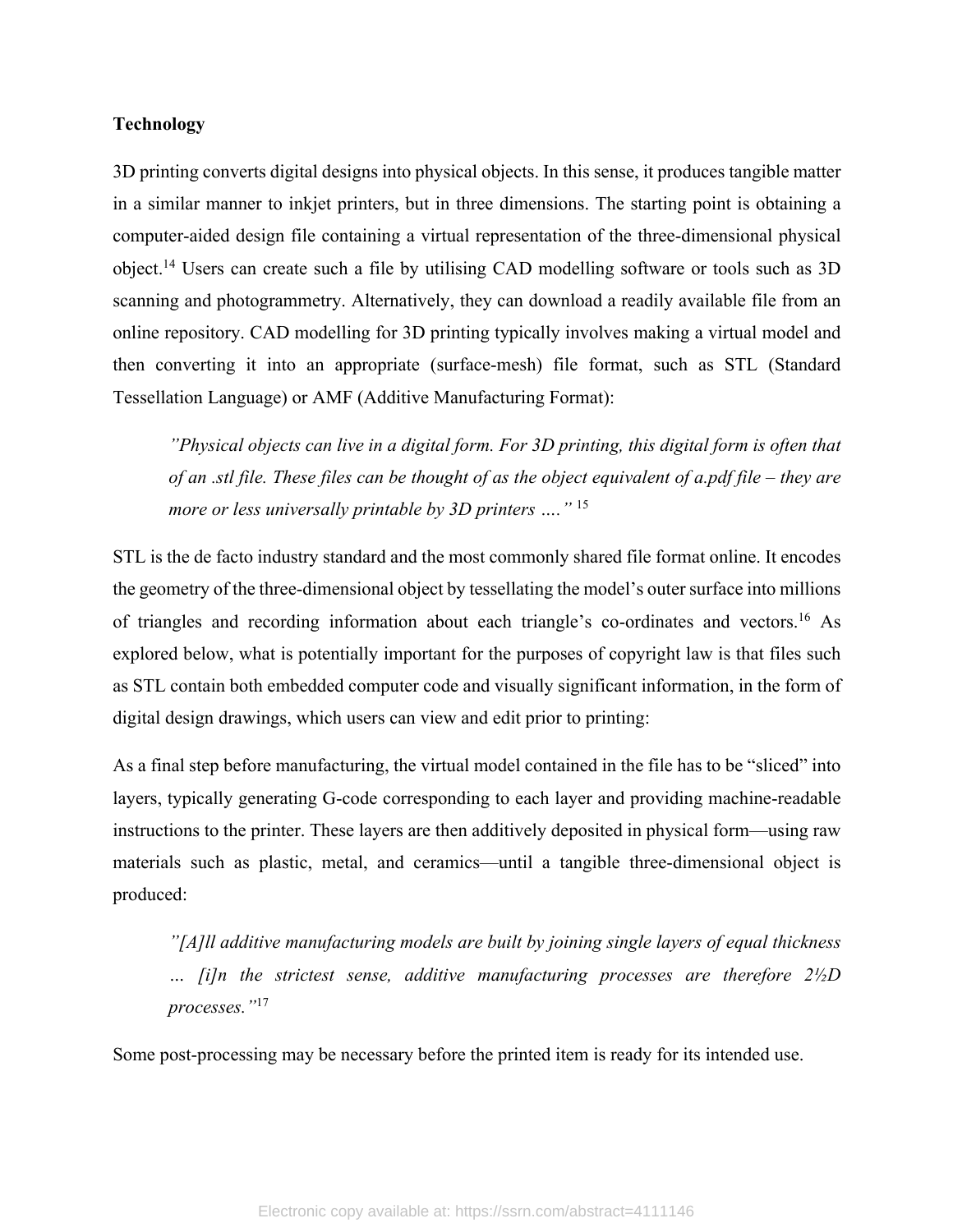#### **REVISITING THE COPYRIGHT STATUS OF 3D PRINTING DESIGN FILES**

As a 3D printer is unable to function without a digital design file as a starting point, the copyright status of files such as STL—which are commonly shared online and could potentially carry considerable economic value—is especially important. This section will look at the issues of subject-matter and originality before briefly addressing infringement. As courts typically rely on analogies when dealing with new technologies,<sup>18</sup> comparisons with other digital processes and file formats will be used where appropriate. Moreover, the analysis below will examine the issue in a scenario where modelling software is used to create a design file from scratch.

#### **The general law**

In order for a work to be protected by copyright under CDPA 1988, it must fall under one of the recognised categories.19 While the Court of Justice of the European Union (CJEU) has seemingly put an end to the British "closed list" of categories,<sup>20</sup> by removing all subject-matter criteria and "collapsing the question of whether an intellectual production is protected into an assessment of its originality",21 Arnold J rejected this broad interpretation in *SAS*. <sup>22</sup> He held that it was not enough for a work to be an intellectual creation—it still had to be a literary or artistic work, as per art.  $2(1)$ of the Berne Convention. Bently and Sherman thus argue that the closed list continues to play a role, and that until the full implications of the CJEU's rulings are clarified, these categories are the starting point for any copyright claim.<sup>23</sup>

Moreover, the relevant originality criteria have to be satisfied. Following harmonisation at the EU level, a work must be the "author's own intellectual creation" in order to qualify as original for the purposes of copyright law.24 For instance, in *Infopaq*, the CJEU held that words as such, considered in isolation, are not subject to protection and that it is

*"only through the choice, sequence and combination of those words that the author may express his creativity in an original manner and achieve a result which is an intellectual creation".*<sup>25</sup>

The work must reflect the author's personality in the sense that she is able to exercise "free and creative" choices and stamp the work with a personal touch which reflects her personality.26 Moreover, mere choice is not sufficient—the choice must also be *creative*. Another key caveat, as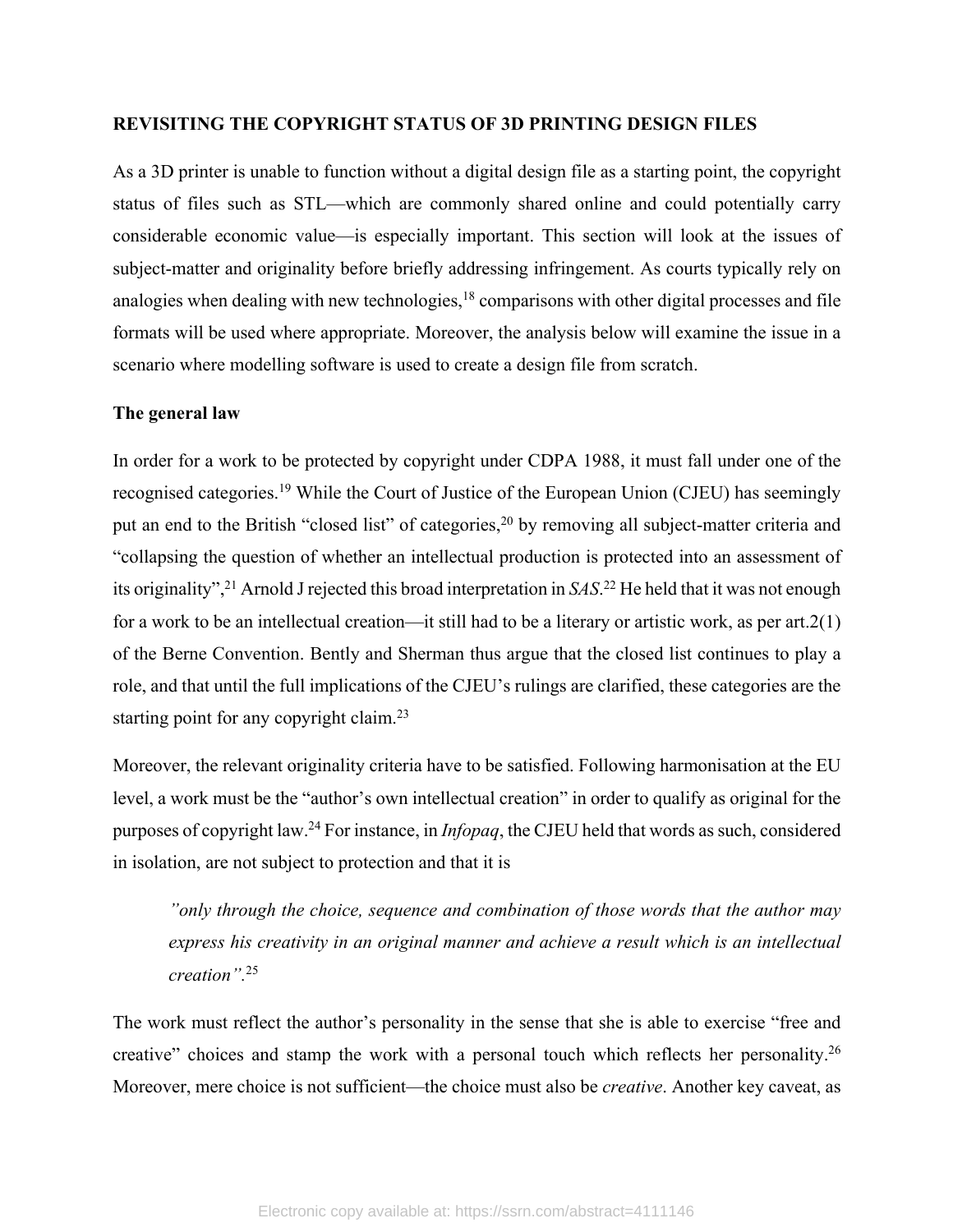held in *Football Dataco*, is that choices "dictated by technical considerations, rules or constraints"27 leave no room for such creative freedom. Lastly, it is important to note that while this harmonised standard was initially only applicable to computer programs,  $28$  databases,  $29$  and photographs, the CJEU has interpreted this criterion to apply to all copyright works within the European Union.<sup>30</sup> Having briefly outlined the relevant general law—which will be taken into account and applied throughout the analysis below—the next section will proceed to examine the copyright status of 3D printing design files.

#### **3D printing design files as literary works**

The dominant view in the UK is that 3D printing design files can be protected as "computer programs", part of the broader literary works category, under  $s.3(1)(b)$  CDPA.<sup>31</sup> The Software Directive provides the legal basis for the protection of computer programs within the EU. While it does not define the term, it states that "the expression in any form of a computer program" should be protected as a literary work.<sup>32</sup> CJEU jurisprudence indicates that "any form of an expression of a computer program" refers to these forms of expression which permit reproduction in different computer languages, including source and object code, and "enable the program to perform the task for which it was created".33 Accordingly, the British formulation of literary works specifically includes programs within its remit.<sup>34</sup> Bradshaw et al. thus argue that, as a 3D printing design file contains code which represents a three-dimensional object, it "may be protected by literary copyright in the same manner as computer software (which, as a series of instructions, it resembles)". <sup>35</sup> Mendis takes a similar view:

*"In the UK, the Copyright, Designs and Patents Act (as amended) states that a computer program and its embedded data are recognised as a literary work under copyright law. Applying the current law to the 3D printing context, it can be established that a computer program encompasses a CAD-based object design file within its definition and is therefore capable of copyright protection in the UK as a literary work."* <sup>36</sup>

Silverman similarly argues that it is "possible to protect the digital design file any type of 3D printed work as a literary work [*sic*]" on the basis that computer programs are specifically included as literary works under s.3(1)(b) CDPA and a 3D printing design file embeds computer code.<sup>37</sup> However, she does not go into further detail. Generally, this line of thought is based on the premise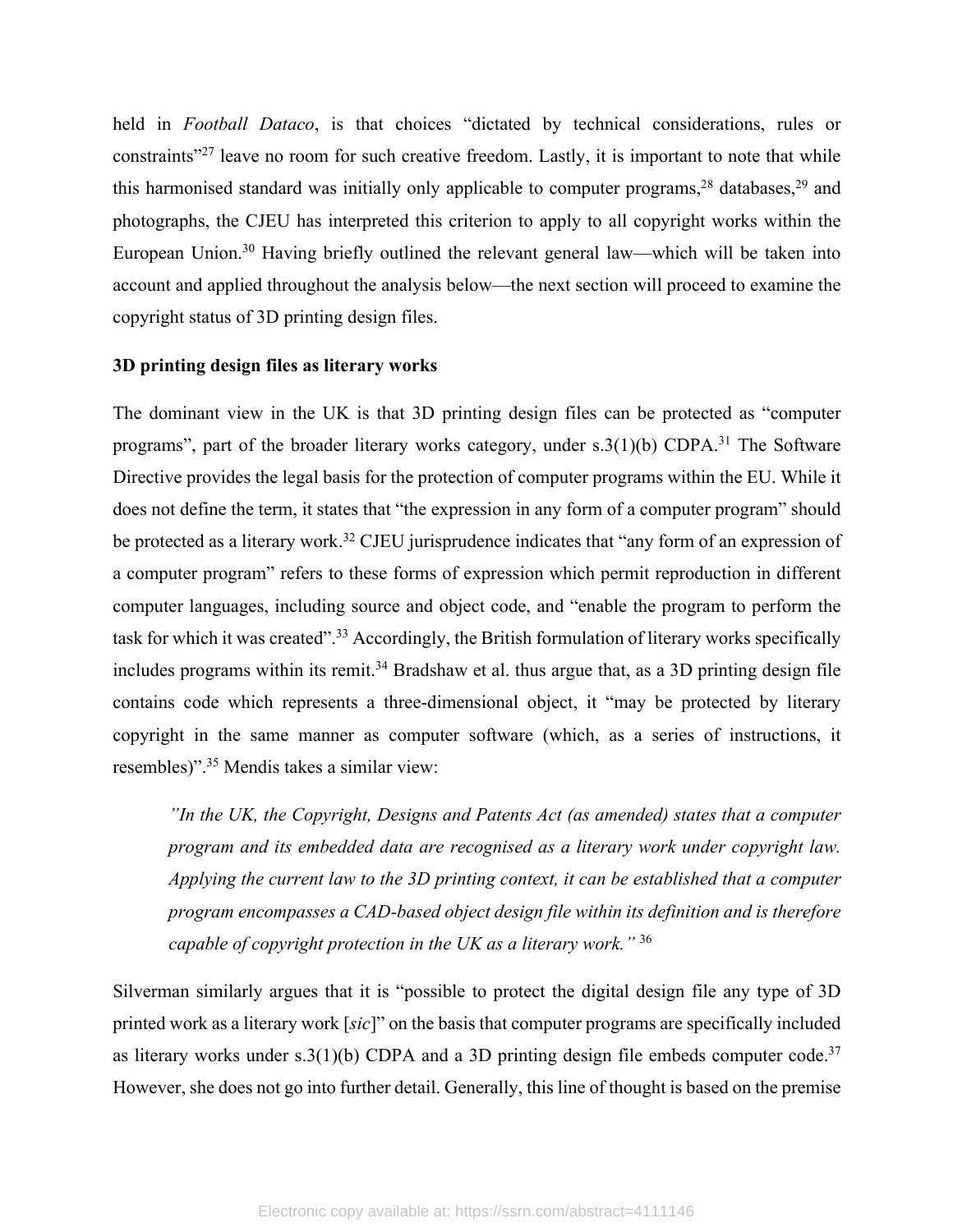that that the code generated when using modelling software (and converting the file) may effectively constitute a protectable computer program.

Moreover, in a more recent work, Mendis makes a related—but distinct—argument that in light of *Abraham Moon* <sup>38</sup> and *Anacon*, <sup>39</sup> "a CAD design file containing the instructions for printing a 3D model, represented through a design document containing written symbols as well as a visual image, can be considered as a *literary* and artistic work" (emphasis added).<sup>40</sup> This argument refers to literary works more broadly, as opposed to computer programs in particular, and focuses on the "written element" underlying the file (practically still the code). In particular, it refers to Jacob J's formulation of literary works in *Anacon*:

*"My first thought was that it would be absurd to regard a circuit diagram as a literary*  work, but the more one thinks about the ambit of that expression, as used in the Act, the *more one is driven to the conclusion that provided it is all written down and contains information which can be read by somebody ... the more one sees that that is just what it is … musical notation is written down but needs expressly to be taken out of the definition … But that which is not expressly taken out remains within it."* <sup>41</sup>

In *Anacon* and *Abraham Moon*, <sup>42</sup> a circuit diagram for a dust meter analyser and a manually written two-page document containing instructions for making a fabric, respectively, were protected as literary works. In the former case, Jacob J emphasised that literary copyright may subsist in a work as long as information is "written down" and "can be read by somebody".<sup>43</sup> While this is a broad formulation and can possibly be interpreted as including any written information, regardless of the method by which it is created or the medium in which it is recorded,<sup>44</sup> a literary work will only be protected to the extent that it is an original expression.

In order to fully assess the arguments outlined above, it would be useful to illustrate how the computer code (or written element) embedded in a 3D printing design file is typically generated. Generally, selecting a certain shape or dimension in CAD modelling software will result in computer code mirroring this selection when the file is saved as STL or equivalent. This code is automatically generated by the software which converts the file into a surface-mesh format. Moreover, users operating the software typically have no direct interaction with the code. Elam thus argues that a 3D printing design file can be distinguished from an original computer program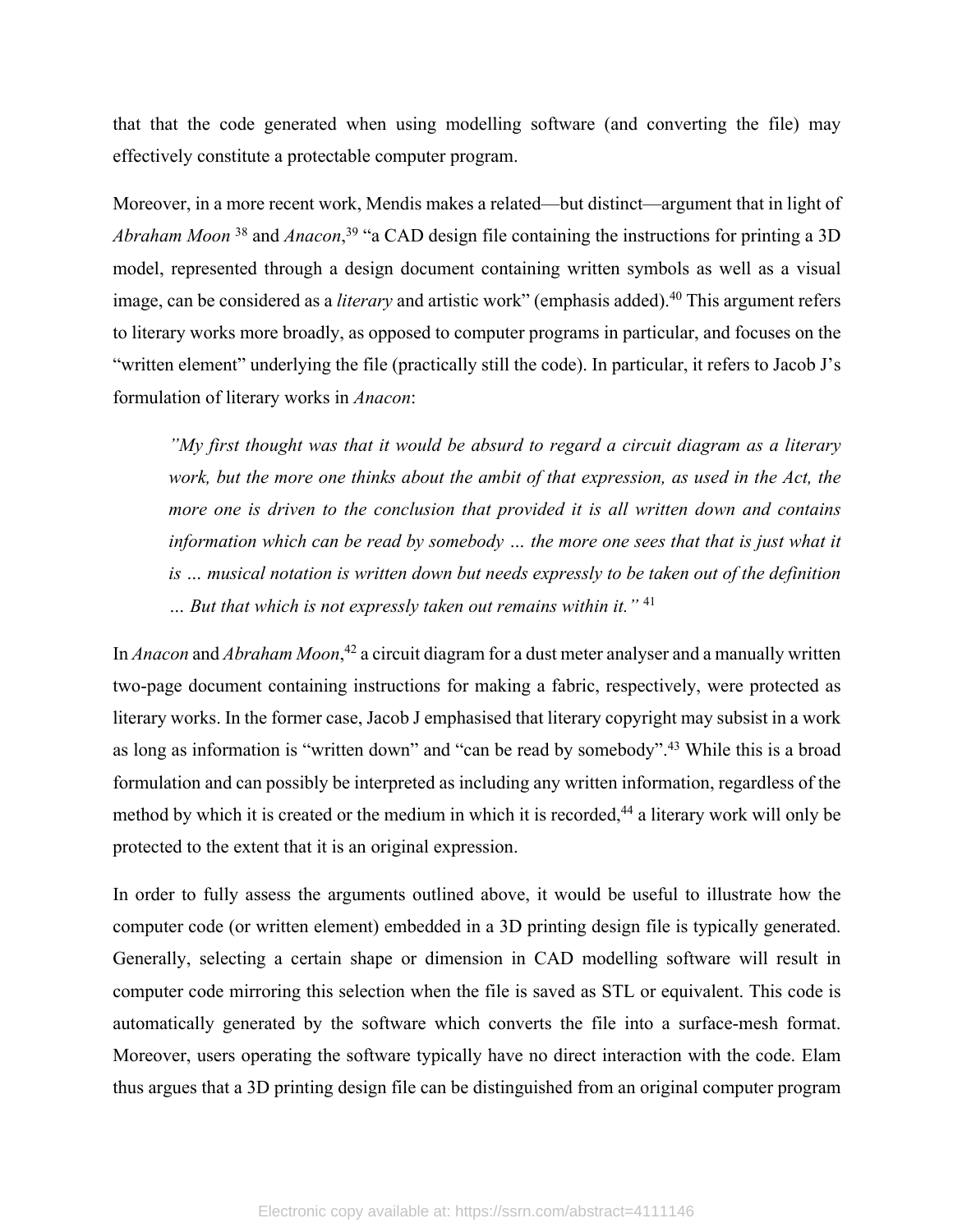as its underlying code is effectively "pre-determined" by the author of the computer-aided design software:

*"Even if a CAD file embeds a code, it is not the equivalent of a computer program. This in*  light of the fact that the designer of a CAD model does not write the code herself, at least *not directly … [T]he CAD software programmer has already predetermined the code associated with a pre-made shape or a free-hand drawing … It is … only the CAD software that finds protection under the Software Directive … not the CAD file itself."* <sup>45</sup>

Similarly, referring to the code embedded in 3D printing design files and the literary works category more broadly, Osborn takes the view that

*"literary works are only protected to the extent they contain creative expression. If every line of code is dictated by efficiency or other external factors, there is no protectable expression … A draftsperson uses a CAD program to draw the image, and the computer translates the shapes into textual code using algorithms directed to utilitarian goals, not creative ones … [T]he literal code does not reflect creativity as to its wording. The only creativity attributable to the draftsperson would correspond to the creativity in the CAD drawing …"*. 46

Although this assertion is primarily made on the basis of US copyright law, a similar outcome is likely to be reached under the CJEU's "own intellectual creation" test outlined above. More specifically, it is questionable whether the automatically generated code in a 3D printing design file can be regarded as a work involving sufficient "free and creative" choices to independently qualify as an original expression in its own right. All of the potentially creative choices exercised by the user of the modelling software are made in relation to its graphic or design drawing component, which represents the file's principal creative value, as opposed to its underlying textual and numerical data which merely encodes this information through a conversion process strictly dictated by technical considerations and constraints.<sup>47</sup>

#### **The medium-message dichotomy and artistic works**

In a recent work, Arnold J discussed the dichotomy between content copyrights and signal copyrights, illustrating this with the distinction between a literary work (content/message) and the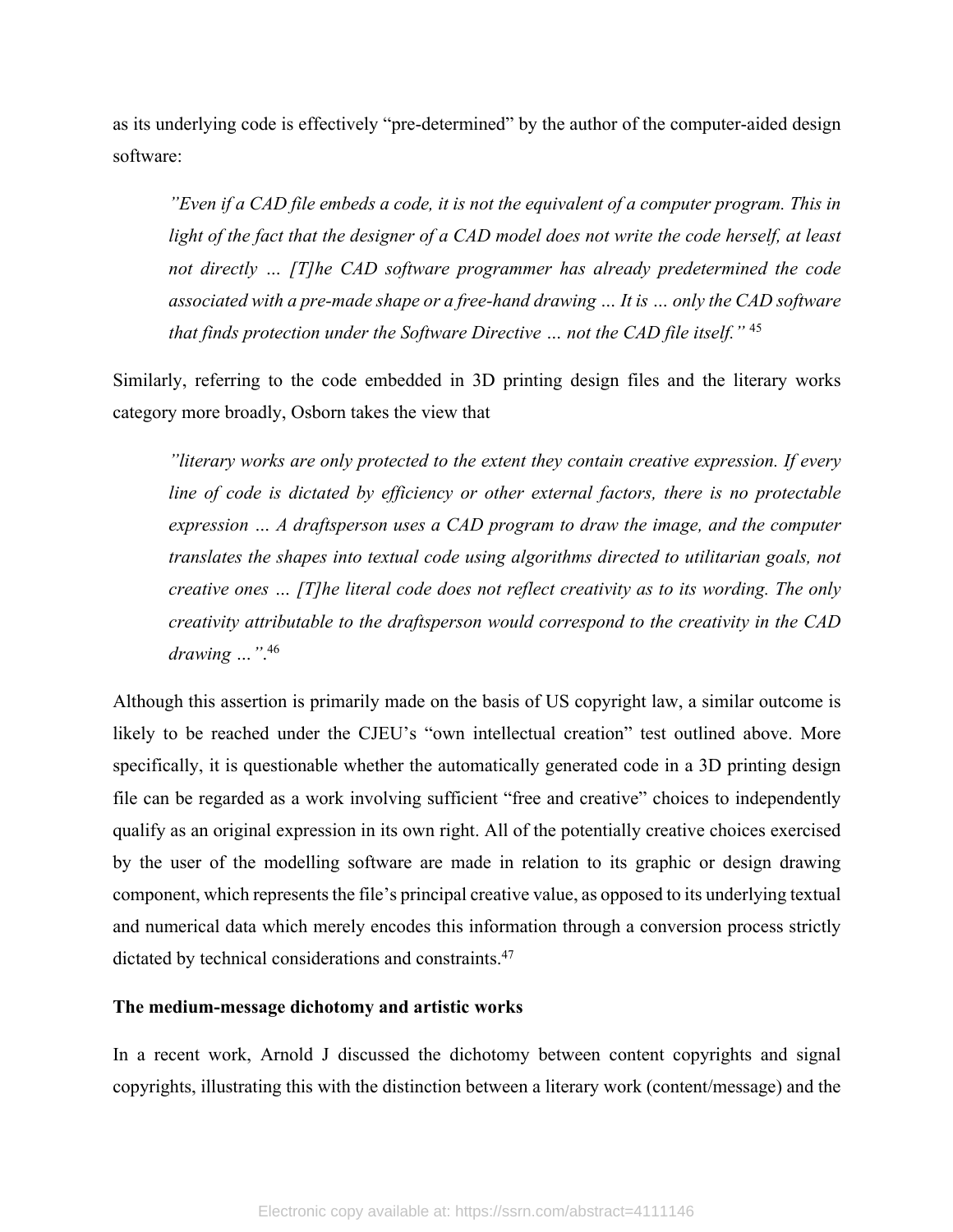paper on which it is printed (signal/medium).48 His reasoning was cited and applied in *Abraham Moon* (considered a different context above).<sup>49</sup> In the instant case, the claimant had produced the design for a fabric on a ticket stamp containing verbal and numerical instructions for making the item. The defendants produced a similar fabric, which infringed copyright in the *ticket* itself. The Court held that the ticket was, inter alia, an artistic (graphic) work based on its visual significance.<sup>50</sup> As noted by Mendis,<sup>51</sup> Birss J also stated that the ticket served as a record of an image, comparing it to the artistic works created by David Hockney on an iPad before they were produced in physical form and displayed at the Royal Academy:

*"The only thing which makes sense to be referred to as the artist's work in that case is the computer file recording the image. The same images, hanging on the wall of the Royal Academy … are not the actual pictures drawn by the artist, they are 'copies' produced from the computer file. Although Mr Hockney … uses a technique different from that of Mr Aveyard, in both cases the only record fixed in a material form of the visual image the artist created is an organised table of essentially numerical data which, when looked at directly by a layman, means nothing … Artistic copyright must relate to the content of the work of the artist and not the medium in which it is recorded. It is or should be a 'content' copyright and not a 'signal' copyright. The visual image of Skye Sage if it was fixed in a material form as a drawing would be protected by artistic copyright. It seems to me that to deny artistic copyright in this case – despite the fact that the visual image is indeed fixed in a material form – is to confuse the medium with the message."* <sup>52</sup>

Similarly, a 3D printing design file per se merely serves as the medium of expression (much like a PDF or JPEG) where a work may be recorded.<sup>53</sup> An original artistic work, such as a sculpture,<sup>54</sup> created through CAD modelling and recorded as a digital design drawing in STL form or equivalent (which can subsequently be utilised to make a tangible copy) should not be treated any differently from the same work produced in physical form, "much like a digital painting made using painting software should not receive any less protection than an actual painting".<sup>55</sup>

Moreover, models depicting purely utilitarian or functional physical objects, which are not subject to copyright, are unlikely to be protected unless the design drawing per se qualifies as an original graphic work under s.4(1) CDPA 1988. Graphic works,<sup>56</sup> part of the broader artistic works category, have been defined as works containing "visually significant" information which can be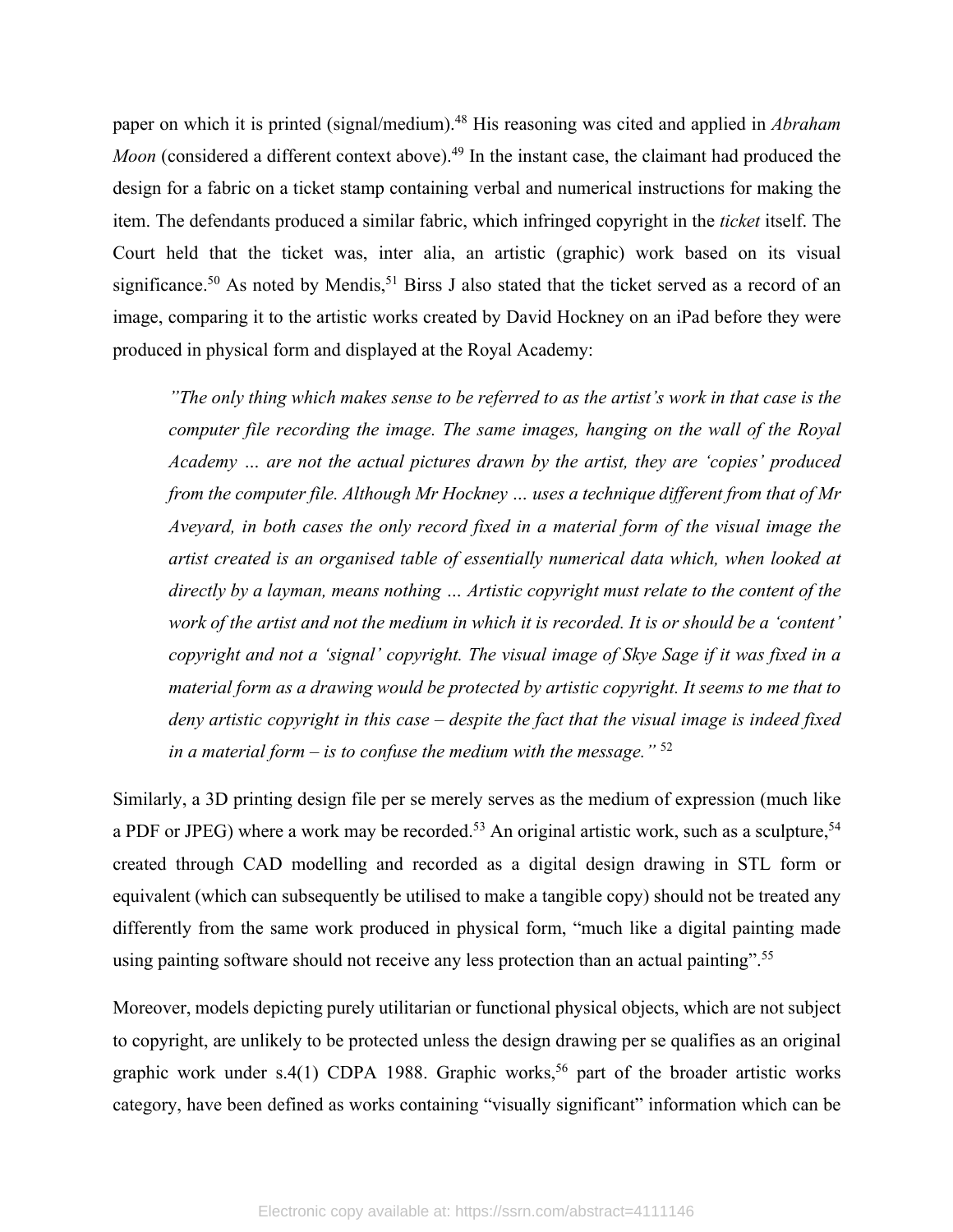appreciated simply with the eye.<sup>57</sup> The definition of graphic works encompasses a nonexhaustive<sup>58</sup> list of works, meaning that works of a similar general nature may fall within its remit, such as drawings, plans, and diagrams. While the code embedded in a 3D printing design file may not necessarily be of visual significance, its design component certainly is. What these files essentially contain is design drawings viewable on a computer screen.<sup>59</sup> However, it should be remembered that the work must also satisfy the requisite originality standard. As explored below, this criterion will be a deciding factor in the context of models depicting utilitarian objects.

In terms of originality, using CAD software to create a model of an *artistic* object, in principle, allows for sufficient free and creative choices to be exercised by the user:

*"[A] CAD file is a...cumulative reflection of the design process. When it is created, whether from scratch or through choosing existing shapes, the final product will embody the designer's choices through these elements…If a file is created from scratch, it is likely to meet the requirement of originality…."* <sup>60</sup>

However, Antikainen and Jongsma argue that a model portraying a utilitarian object will not generally satisfy the originality criteria under EU law.61 More specifically, they claim that the user's choices when creating such a model are "severely limited at best" owing to the lack of creative freedom and the technical considerations involved in the process.62 It should be noted that British courts have previously held that a drawing or diagram representing a purely utilitarian item can be an original artistic work in its own right, regardless of whether the tangible object it depicts is subject to copyright. For example, in *Anacon*, concerning a circuit diagram for an electronic dust meter analyser, the Court was satisfied that "the creation of the plaintiffs' circuit diagram had involved sufficient original work to create a copyright work".63 Similarly, in *Autospin*, sketches for an oil seal qualified as, inter alia, original artistic works.<sup>64</sup> It could be argued that a 3D printing design file depicting an object of this kind should not be treated any differently. However, both *Anacon* and *Autospin* were decided under the traditional British approach to originality which merely requires "labour, skill, and judgment"—meaning that as long as the work is not copied and there is trivial effort and skill exercised in its creation, it may be treated as original.<sup>65</sup> Albeit in a different context, Bently notes that: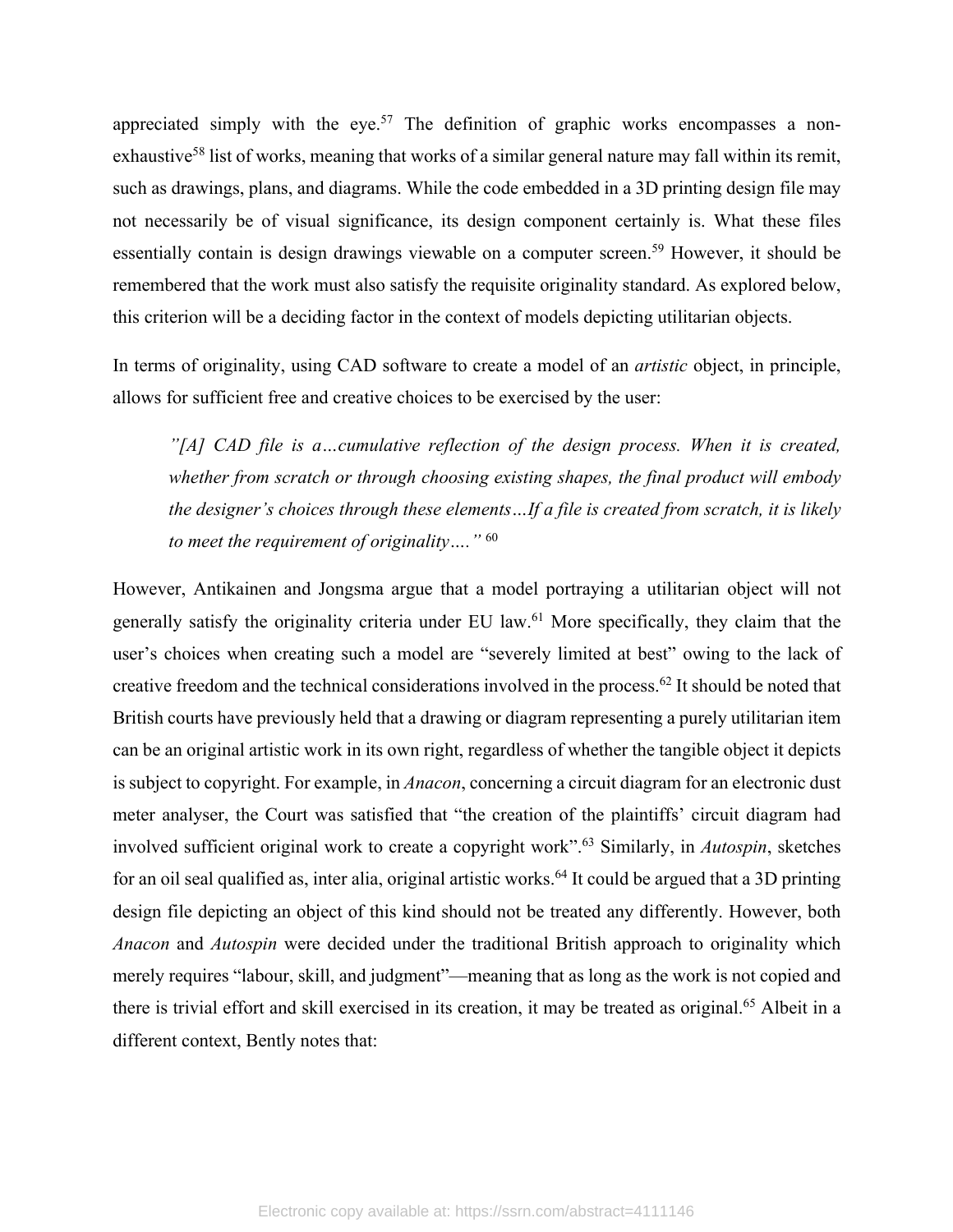*"[I]t seems unlikely that the requirement of an 'own intellectual creation' will be reducible to the 'not copied' test that was widely appealed to in the heyday of industrial copyright … drawings of nuts, bolts and even exhaust pipes—might well not pass muster."* <sup>66</sup>

As the copyrightability of such drawings is becoming increasingly tenuous, it is certainly arguable that a 3D printing design file depicting a purely utilitarian object is generally unlikely to meet the 'own intellectual creation' standard now required under EU law, at least in the vast majority of cases.67 The reason for this is that these expressions are likely to be dictated by technical considerations and the digital modelling process will provide little, if any, room for free and creative choices to be exercised by the user of the software.

#### **INFRINGEMENT**

While infringement is beyond the scope of this work, this section will provide a brief summary of some key points for the sake of completeness. Making a digital copy of a 3D printing design file containing an original authorial work without permission may amount to infringement.<sup>68</sup> As s.17(3) CDPA covers the reproduction of a two-dimensional *artistic* work in three dimensions and vice versa, infringement may arise where a physical product is made by using such a design file as well as where a protected physical work is scanned in order to obtain a file. However, s.51(1) CDPA imposes an important limitation. It states that:

*"[I]t is not an infringement of any copyright in a design document or model recording or embodying a design for anything other than an artistic work or a typeface to make an article to the design or to copy an article made to the design."*

Section 51(3) CDPA further defines a design document as "any record of a design, whether in the form of a drawing, a written description, a photograph, data stored in a computer or otherwise", which is likely to be broad enough to include 3D printing design files within its remit.<sup>69</sup> As a result, while the act of 3D printing a *non-artistic* work (if there is any copyright in the design document in the first place) may be exempt from infringement, making a digital copy of a protected file—an inevitable prerequisite in many cases—could, in principle, still amount to infringement.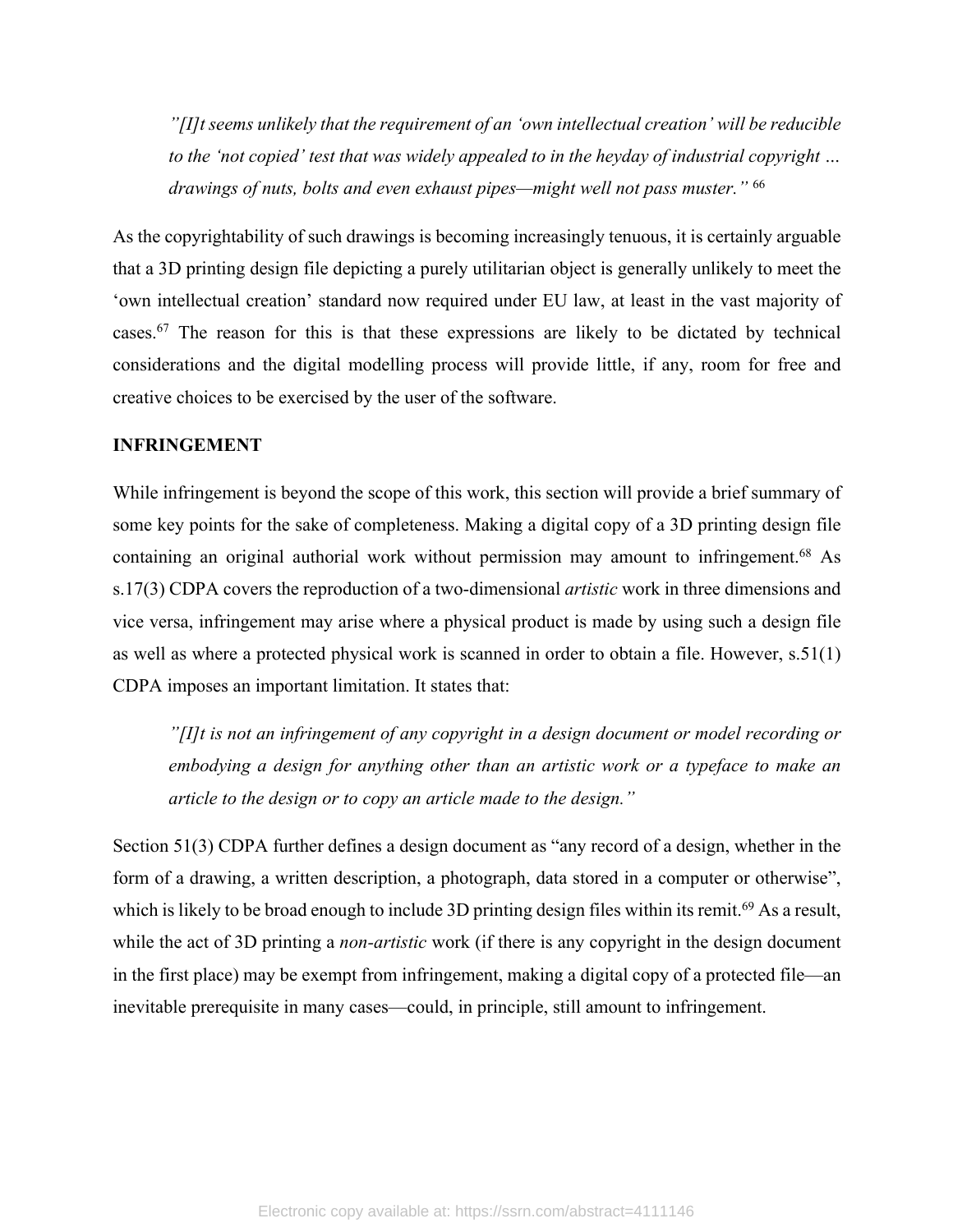## **CONCLUSION**

This article has examined the copyright status of 3D printing design files under the Copyright, Designs and Patents Act 1988, aiming to provide an alternative view on the issue and clear guidance as to the circumstances where digital design models are likely to receive protection under the existing framework. It is argued that copyright will typically subsist in original artistic works created through computer-aided design modelling and recorded in STL form or equivalent. In contrast, digital design drawings depicting functional or utilitarian objects are generally unlikely to meet the originality standard required under EU law.

## **FOOTNOTES**

- <sup>1</sup> Rosa Ballardini and Marcus Norrgård, "Digitising patent law: challenges from 3D printing technologies" (2016) 38 E.I.P.R. 519, 521.
- <sup>2</sup> *Dinusha Mendis et al., "A Legal and Empirical Study into the Intellectual Property Implications of 3D Printing: Executive Summary" (IPO, 2015)*, https://www.gov.uk/government/uploads/system/uploads/attachment\_data/file/421222/A\_Legal\_and\_Empirical\_ Study into the Intellectual Property Implications of 3D Printing - Exec Summary - Web.pdf; *Thomas Birtchnell et al., "3D Printing and Intellectual Property Futures" (IPO, 2018)*, https://assets.publishing.service.gov.uk/government/uploads/system/uploads/attachment\_data/file/757767/3Dprinting.pdf [Both accessed 6 December 2019].
- <sup>3</sup> *European Parliament, "Three-dimensional printing, a challenge in the fields of intellectual property rights and civil liability" (2017)*, europarl.europa.eu/oeil/popups/ficheprocedure.do?reference=2017/2007(INI) [Accessed 6 December 2019].
- <sup>4</sup> In terms of terminology, it is important to note that legal scholars generally use the term "CAD file" interchangeably with file formats such as STL (stereolithography/Standard Tessellation Language), the industry standard and most commonly shared 3D printing file format online. In fact, the 3D printing design process typically starts with making a virtual model in CAD software, converting it into a surface-mesh format, such as STL, and finally using slicer software to produce machine-readable (G-)code before an object can be printed. For the sake of simplicity and consistency with existing works, this article will focus on—and use the term *3D printing design file* to refer to—surface-mesh files such as STL which are typically shared online and arguably constitute the most economically significant format in the production chain.
- <sup>5</sup> CAD modelling is the most commonly used method to create a 3D printing design file from scratch. For an overview of the specificities and copyright status of design files obtained through 3D scanning and re-creating existing objects, see *Michael Weinberg, "What's the Deal with Copyright and 3D Printing?" (2013), p.15, Public Knowledge*, publicknowledge.org/news-blog/blogs/whats-the-deal-with-copyright-and-3d-printing [Accessed 6 December 2019], including the text in fn.49; Dinusha Mendis, "Clone Wars Episode II – The Next Generation: The Copyright Implications relating to 3D Printing and Computer-Aided Design (CAD) Files" (2014) 6(2) Law, Innovation and Technology 265, 276.
- <sup>6</sup> *Andreas Gebhardt and Jan-Steffen Hötter, Additive Manufacturing: 3D Printing for Prototyping and Manufacturing (Munich: Hanser Gardner Publications, 2016), p.3*.
- <sup>7</sup> *Gebhardt and Hötter, Additive Manufacturing (2016), p.3*. The two terms will be used interchangeably in this article.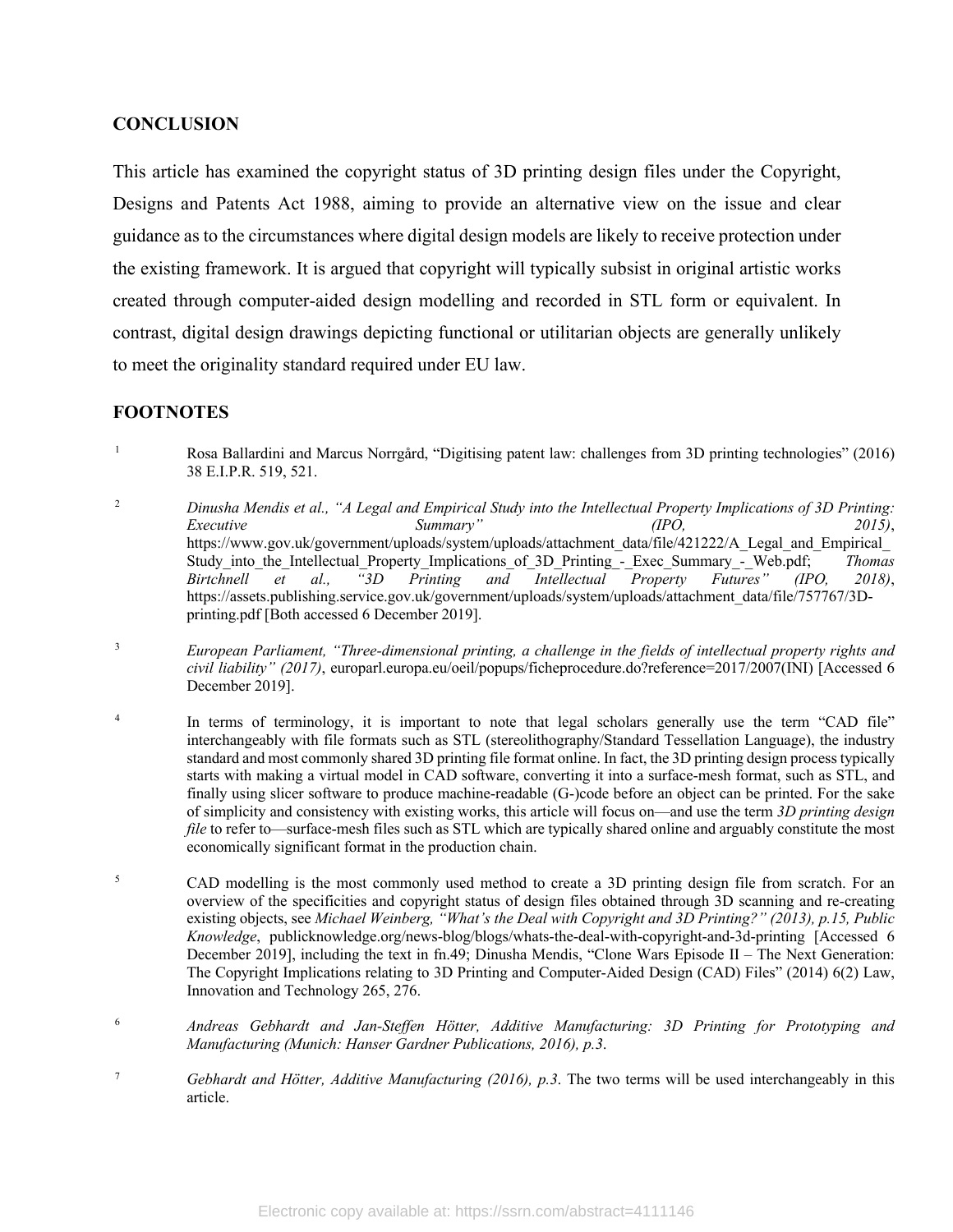- <sup>8</sup> *Peter Troxler and Caspar van Woensel, "How Will Society Adopt 3D Printing?" in Van den Berg et al. (eds), 3D Printing: Legal, Philosophical and Economic Dimensions (New York: Springer, 2016), p.185*.
- <sup>9</sup> David Jones, "Ariadne" (1974) 64(917) New Scientist 80.
- <sup>10</sup> See, for instance, Charles Hull (1986) US Patent 4575330 (stereolithography); Scott Crump (1992) US Patent 5121329 (fused filament fabrication).
- <sup>11</sup> Thierry Rayna and Ludmila Striukova, "From rapid prototyping to home fabrication: How 3D printing is changing business model innovation" (2015) 102 Technological Forecasting and Social Change 214, 216.
- <sup>12</sup> *Angela Daly, Socio-Legal Aspects of the 3D Printing Revolution (London: Macmillan, 2016), p.4*; *Troxler and Van Woensel, "How Will Society Adopt 3D Printing?" in 3D Printing: Legal, Philosophical and Economic Dimensions (2016)*.
- <sup>13</sup> See also, more generally, *Chris Anderson, Makers: The New Industrial Revolution (New York: Random House, 2012)*.

<sup>14</sup> *H. Lipson and M. Kurman, Fabricated: The New World of 3D Printing (Hoboken: NJ: John Wiley & Sons, 2013), p.12*. For a more detailed overview, see *Ian Gibson, David Rosen and Brent Stucker, Additive Manufacturing Technologies Rapid Prototyping to Direct Digital Manufacturing (New York: Springer, 2010)* (identifying eight key steps in the process: CAD data creation; format conversion and processing; transfer and manipulation; machine setup; build; clean-up; post-processing; application).

- <sup>15</sup> *Weinberg, "What's the Deal with Copyright and 3D Printing?" (2013), p.14, Public Knowledge*, publicknowledge.org/news-blog/blogs/whats-the-deal-with-copyright-and-3d-printing [Accessed 6 December 2019].
- <sup>16</sup> *Dibya Chakravorty, "STL File Format (3D Printing) – Simply Explained" (5 August 2018), All3DP*, https://all3dp.com/what-is-stl-file-format-extension-3d-printing [Accessed 6 December 2019].
- <sup>17</sup> *Gebhardt and Hötter, Additive Manufacturing (2016), p.22*; Flaviana Calignano et al., "Overview on Additive Manufacturing Technologies" (2017) 105(4) Proceedings of the IEEE 593, 593.
- <sup>18</sup> Kyle Dolinsky, "CAD's Cradle: Untangling Copyrightability, Derivative Works, and Fair Use in 3D Printing" (2014) 71(1) Washington and Lee Law Review 590, 628.
- <sup>19</sup> Copyright, Designs and Patents Act (CDPA) 1988 s.1(1).
- <sup>20</sup> *Bezpečnostní Softwarová Asociace—Svaz Softwarové Ochrany v Ministerstvo Kultury (C-393/09) EU:C:2010:816; [2011] E.C.D.R. 3*; *Infopaq International v Danske Dagblades Forening (C-5/08) EU:C:2009:465 [2012] Bus. L.R. 102*; see also *Luke McDonagh, "UK Patent Law and Copyright Law after Brexit: Potential Consequences" (2017), p.9, CIGI*, cigionline.org/sites/default/files/documents/Brexit%20Series%20Paper%20no3.pdf [Accessed 6 December 2019].
- <sup>21</sup> *Lionel Bently and Brad Sherman, Intellectual Property Law (Oxford: Oxford University Press, 2014), p.62*.
- <sup>22</sup> *SAS Institute Ltd v World Programming Ltd [2013] EWHC 69 (Ch); [2013] R.P.C. 17* at [27], [33].
- <sup>23</sup> See *Bently and Sherman, Intellectual Property Law (2014), p.62* for further details.
- <sup>24</sup> *Infopaq (C-5/08) EU:C:2009:465 [2012] Bus. L.R. 102* at [45]; *Bezpečnostní softwarová asociace (BSA) EU:C:2010:816; [2011] E.D.C.R. 3* at [50].
- <sup>25</sup> *Infopaq (C-5/08) EU:C:2009:465 [2012] Bus. L.R. 102* at [45].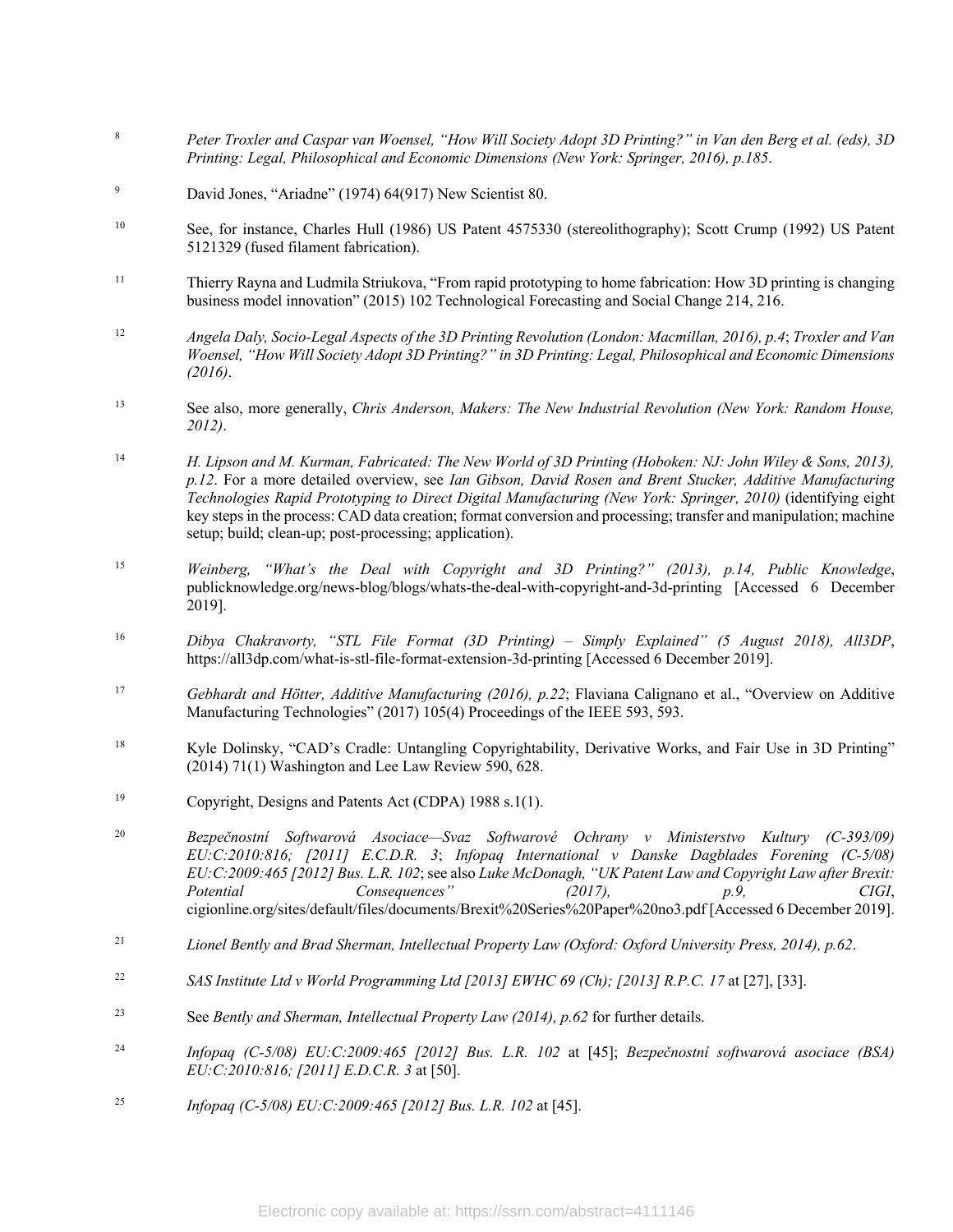- <sup>26</sup> *Painer v Standard VerlagsGmbH (C-145/10) EU:C:2011:798; [2012] E.C.D.R. 6* at [89], [92].
- <sup>27</sup> *Football Dataco Ltd v Yahoo! UK Ltd (C-604/10) EU:C:2012:115; [2012] 2 C.M.L.R. 24* at [39].
- <sup>28</sup> Council (Software) Directive 91/250 art.1(3).
- <sup>29</sup> Directive  $96/9$  art.  $3(1)$ .
- <sup>30</sup> See, for instance, *Painer (C-145/10) EU:C:2011:798; [2012] E.C.D.R. 6* at [66].
- <sup>31</sup> Simon Bradshaw et al., "The Intellectual Property Implications of Low-Cost 3D Printing" (2010) 7(1) SCRIPTed 1, 24; Iona Silverman, "Optimising protection: IP rights in 3D printing" (2016) 38 E.I.P.R. 5, 8; Mendis, "Clone Wars Episode II" (2014) 6(2) Law, Innovation and Technology 265, 271.
- $32$  Software Directive art. 1(1) –(2) (this also covers a computer program's preparatory design material).
- <sup>33</sup> *BSA EU:C:2010:816; [2011] E.D.C.R. 3* at [35], [38].
- <sup>34</sup> CDPA 1988 s.3(1)(b), (c). CDPA does not define "computer program" either, but Bently and Sherman note that it is clear that this encompasses the source code, object code, firmware, and that the term "computer program" is not necessarily synonymous with "software" in this context; see *Bently and Sherman, Intellectual Property Law (2014), p.67*.
- <sup>35</sup> Bradshaw et al. "The Intellectual Property Implications of Low-Cost 3D Printing" (2010) 7(1) SCRIPTed 1, 22. They further argue that Laddie J's obiter dicta in *Autospin* may be interpreted as supporting this interpretation; see *Autospin Ltd v Beehive Spinning [1995] R.P.C. 683 Ch D* at 698 (noting that it is possible to define any shape in non-graphic notation, and that a literary work consisting of computer code "represents the three dimensional article").
- <sup>36</sup> Mendis, "Clone Wars Episode II" (2014) 6(2) Law, Innovation and Technology 265, 271 (referring to s.3(1)(b) -(c) of CDPA).
- <sup>37</sup> Silverman, "Optimising protection: IP rights in 3D printing" (2016) 38 E.I.P.R. 5, 7.
- <sup>38</sup> *Abraham Moon & Sons Ltd v Andrew Thornber Ltd [2012] EWPCC 37; [2013] F.S.R. 17*.
- <sup>39</sup> *Anacon Corp v Environmental Research Technology [1994] F.S.R. 659 (Ch D)*.
- <sup>40</sup> Dinusha Mendis, "In Pursuit of Clarity: The Conundrum of CAD Software and Copyright Seeking Direction Through Case Law" (2018) 40 E.I.P.R. 694, 699 (the facts of these cases are discussed further below).
- <sup>41</sup> *Anacon [1994] F.S.R. 659* at 660.
- <sup>42</sup> *Abraham Moon Ltd [2012] EWPCC 37; [2013] F.S.R. 17* at [99] ("[a]s a literary work the Skye Ticket Stamp embodies a series of instructions which define how to make something").
- <sup>43</sup> *Anacon [1994] F.S.R. 659* at 660 (the words and numerals were an "engineer's notation" meant to be read by an expert).
- <sup>44</sup> Section 178 of CDPA 1988 states that the term "writing" in CDPA "includes any form of notation or code, whether by hand or otherwise and regardless of the method by which, or medium in or on which, it is recorded, and [that] 'written' shall be construed accordingly".
- <sup>45</sup> Elam, "CAD Files and European Design Law" (2016) 7 J.I.P.I.T.E.C. 146, 148 (see paras 16–19); *Mikko Antikainen and Daniel Jongsma, "The Art of CAD: Copyrightability of Digital Design Files" in Rosa Ballardini*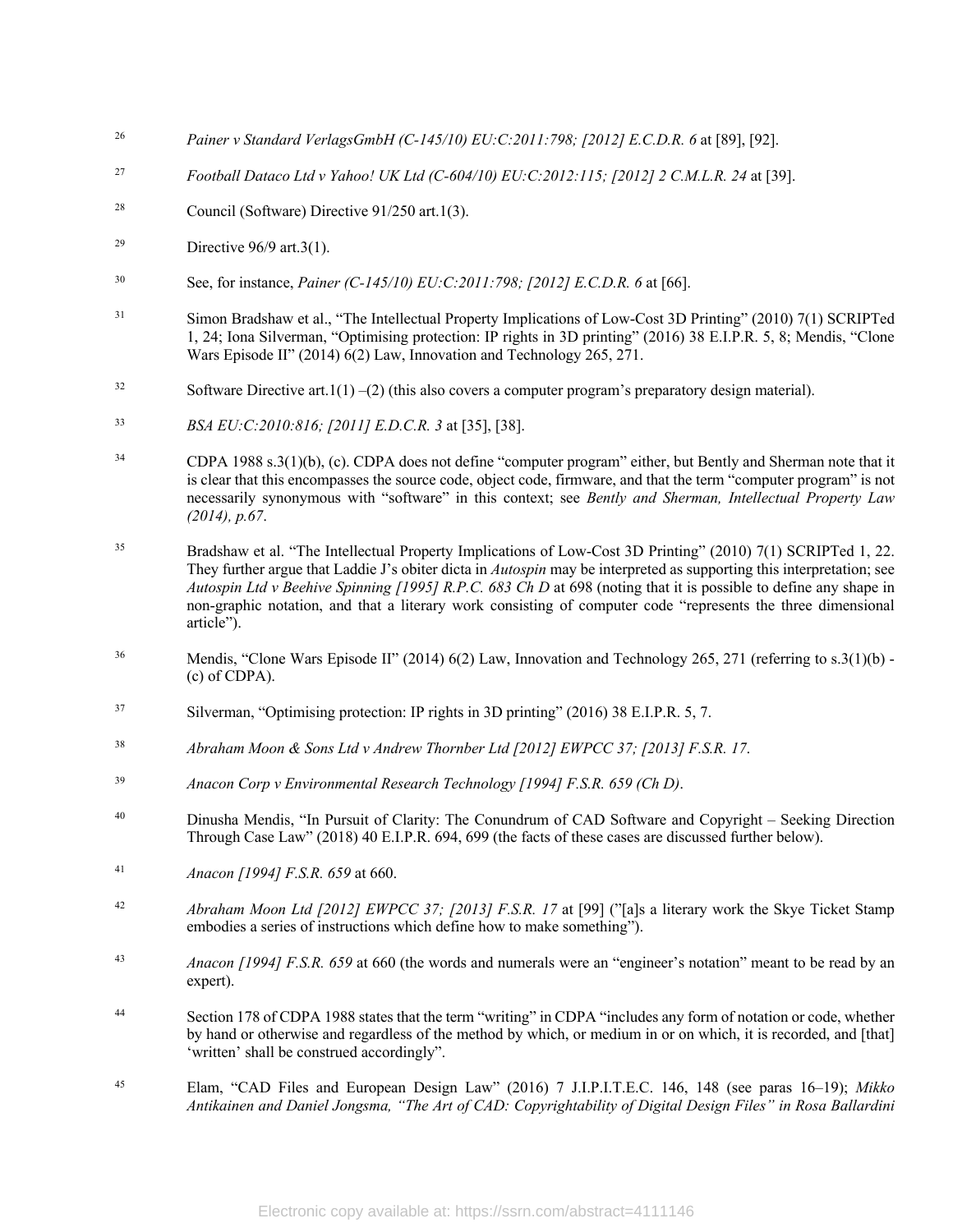*et al. (eds), 3D Printing, Intellectual Property and Innovation (Alphen aan den Rijn: Kluwer, 2017), p.267* (arguing that classifying 3D printing design files as computer programs may amount to "stretching the scope of the … [Software] Directive beyond its intent", and that regarding the code as a protectable literary work on the basis that it contains series of instructions is "misguided" as it incorrectly places the emphasis on the appearance of the file); Pedro Malaquias, "Consumer 3D Printing: Is the UK Copyright and Design Law Framework Fit for Purpose" (2016) 6(3) Queen Mary Journal of Intellectual Property 321 (arguing that analogies between computer programs and CAD files "do not seem convincing"); art.1(3) of the Software Directive (stating that a computer program must be the "author's own intellectual creation"). It should be noted that while it might be technically possible to manually write the code for a simple object, in virtually all cases, this code will be automatically generated by the software and the user operating the software will have no direct interaction with it.

- <sup>46</sup> *Lucas Osborn, 3D Printing and Intellectual Property (Cambridge: Cambridge University Press, 2019), pp.169– 171*.
- <sup>47</sup> *Lucas Osborn, 3D Printing and Intellectual Property (2019), pp.170–171* (noting that "[a]lthough a JPEG file is a 'computer program' (per the U.S. copyright statute's definition) and can be represented in code format, this fact alone cannot transform the text, generated by a digital camera, into a protectable work" and that, in relation to 3D printing design files, "the copyrightability of the basic code necessary to depict a drawing is tied directly to the copyrightability of the image itself").
- <sup>48</sup> Richard Arnold, "Content copyrights and signal copyrights: the case for a rational scheme of protection" (2011) 1(3) Queen Mary Journal of Intellectual Property 272, 272.
- <sup>49</sup> This case was also discussed in detail in the context of 3D printing by Mendis; see Mendis, "In Pursuit of Clarity" (2018) 40 E.I.P.R. 694, 698.
- <sup>50</sup> *Abraham Moon Ltd [2012] EWPCC 37; [2013] F.S.R. 17* at [102] (as discussed above, the ticket in the instant case was *also* a literary work; see [90]). Graphic works are outlined in CDPA 1988 s.4(1)(a),(2)).
- <sup>51</sup> See Mendis, "In Pursuit of Clarity" (2018) 40 E.I.P.R. 694, 699–700.
- <sup>52</sup> *Abraham Moon [2012] EWPCC 37; [2013] F.S.R. 17* at [105]–[106].
- <sup>53</sup> Elam, "CAD Files and European Design Law" (2016) 7 J.I.P.I.T.E.C. 146, 148–149.
- <sup>54</sup> Sculptures are explicitly included in the definition of artistic works under s.4(1)(a) of CDPA.
- <sup>55</sup> See *Antikainen and Jongsma, "The Art of CAD" in 3D Printing, Intellectual Property and Innovation (2017), p.264* (noting that in such circumstances, copying the file containing the work will infringe the right to reproduction); see also *Osborn, 3D Printing and Intellectual Property (2019), p.146* (arguing that, under US law, 3D printing design files are not works per se but rather *copies* of protected works: "[e]ven though DMFs are not copyrightable works, it is common, if inexact, to say that DMFs are protected by copyright … [a] more precise statement would be that a DMF is a copy of a protected work … that is a mouthful, so it is common to elide the phrase and simply state that a file is protected by copyright").
- $56$  CDPA 1988 s.4(1)(a),(2).
- <sup>57</sup> *Anacon [1994] F.S.R. 659* at 659–660 ("The essential nature of a graphic work was that it was a thing to be looked at … [w]hat mattered was what was visually significant,").
- <sup>58</sup> *Russell-Clarke & Howe on Industrial Designs, 9th edn, edited by Martin Howe, James St Ville and Ashton Chantrielle (Wildy & Sons, 2016), para.5-006* (noting that the Act's wording suggests that "objects which might have been regarded as not falling strictly within any of the categories of painting, drawing, etc. or engraving, etc. [under the old 1956 Act] but are of a similar general nature, will be regarded as graphic works under the 1988 Act."); in *Kenrick v Lawrence (1890) 25 Q.B.D. 99*, a drawing of a hand on a voting card was protected.